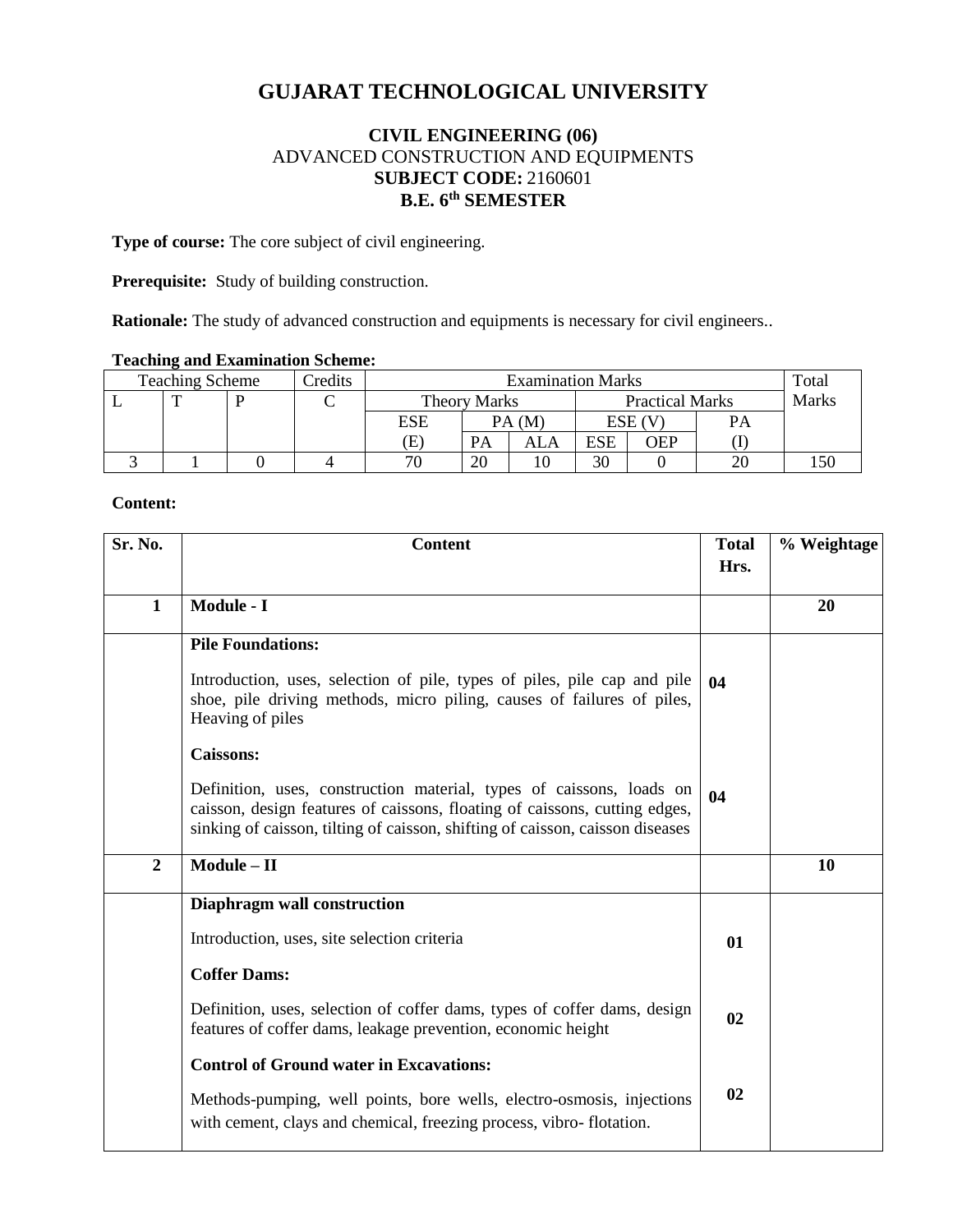| $\overline{\mathbf{3}}$ | Module - $\overline{\text{III}}$                                                                                                                                                                                                                                                                                                                                 |    | 20 |
|-------------------------|------------------------------------------------------------------------------------------------------------------------------------------------------------------------------------------------------------------------------------------------------------------------------------------------------------------------------------------------------------------|----|----|
|                         | Form work                                                                                                                                                                                                                                                                                                                                                        |    |    |
|                         | Form work for R.C.C. Wall, slab, beam and column, centering for arches<br>of large spans and dams, design features for temporary works, slip<br>formwork, False work for Bridges                                                                                                                                                                                 | 04 |    |
|                         | <b>Construction of tall structures.</b>                                                                                                                                                                                                                                                                                                                          |    |    |
|                         | Materials of tall structures. Structural system for tall structures.                                                                                                                                                                                                                                                                                             | 03 |    |
|                         | Methods of construction of tall structures.                                                                                                                                                                                                                                                                                                                      |    |    |
|                         | <b>Demolition of Structure:</b>                                                                                                                                                                                                                                                                                                                                  |    |    |
|                         | Demolition, taking down, dismantling, methods, safety                                                                                                                                                                                                                                                                                                            | 01 |    |
| $\overline{\mathbf{4}}$ | $Module - IV$                                                                                                                                                                                                                                                                                                                                                    |    | 10 |
|                         | <b>Construction Equipment:</b><br>Mechanization in Construction: Importance of construction<br>1.<br>equipments their classification, selection and contribution<br>rate of production (Output), Owning and operating cost.<br>2. Engineering fundamentals: Related to performance of IC                                                                         | 02 |    |
|                         | engines, rimpull, drawbar pull, Coefficient of traction,<br>Gradability.                                                                                                                                                                                                                                                                                         | 03 |    |
| 5                       | $Module - V$                                                                                                                                                                                                                                                                                                                                                     |    | 20 |
|                         | Excavating equipments :<br>Selection, basic parts, operation, factors affecting output<br>Tractors and related equipment: Bulldozers, Rippers, Scrapers<br>Excavating Equipment: Power shovels, Draglines, Hoes, Clam<br>$\bullet$<br>shells and trenching machines.                                                                                             | 08 |    |
| 6.                      | Module - VI                                                                                                                                                                                                                                                                                                                                                      |    | 20 |
|                         | Hauling and conveying equipments :<br>Belt conveyor system : Terminology, Classification,<br>Components, Power requirement estimation and design.<br>Hauling and lifting equipment: Trucks, wagons, cranes etc.<br>$\bullet$<br>Pile boring / driving equipment<br>$\bullet$<br>Concrete Batching plant<br>Tunnel Boring machines<br>Crushers<br>Air compressors | 08 |    |
|                         | Drilling and blasting equipments                                                                                                                                                                                                                                                                                                                                 |    |    |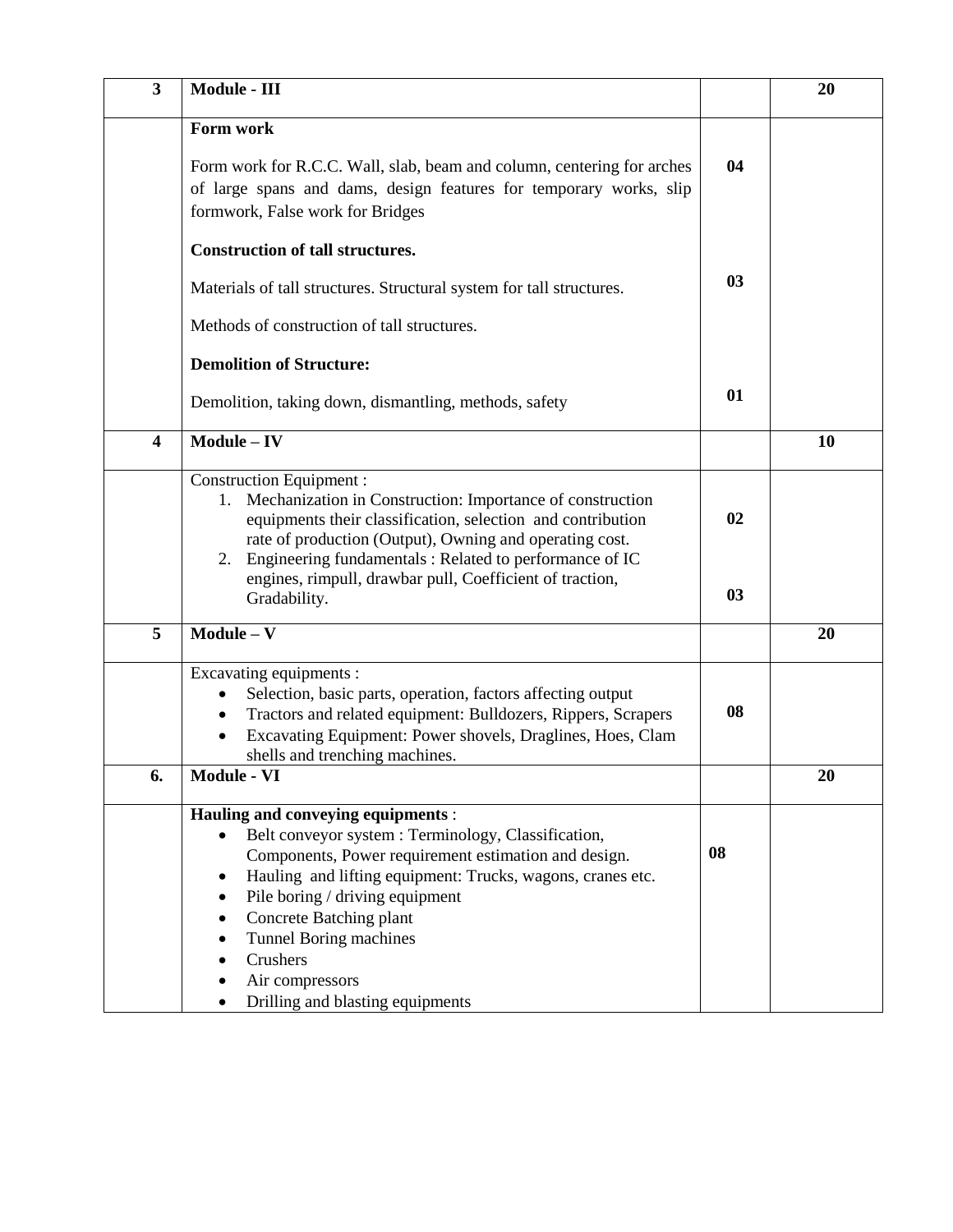## **Suggested Specification table with Marks (Theory):**

| <b>Distribution of Theory Marks</b> |         |         |         |         |         |  |  |
|-------------------------------------|---------|---------|---------|---------|---------|--|--|
| R Level                             | J Level | A Level | N Level | E Level | C Level |  |  |
| 30                                  | 40      | 30      |         |         | 00      |  |  |

# **Legends: R: Remembrance; U: Understanding; A: Application, N: Analyze and E: Evaluate C: Create and above Levels (Revised Bloom's Taxonomy)**

Note: This specification table shall be treated as a general guideline for students and teachers. The actual distribution of marks in the question paper may vary slightly from above table.

#### **Reference Books:**

- **1.** Building Construction by B.C.Punamia
- **2.** Building Construction by S.C.Rangwala
- **3.** Building Construction by Gurucharan Singh
- **4.** Heavy Construction by Vazirani & Chandola
- **5.** Construction, Planning, Equipment and Methods by R.L.Peurifoy
- **6.** Building Construction By Dr. Jha & S.K. Sinha
- **7.** Hand book of Heavy construction: O'Brien, Havers & Stubb
- **8.** Construction Engineering and Management By S.Seetharaman
- **9.** Construction Equipment and Its Management By S C Sharma
- 10. Construction Equipment By Jagdish Lal
- 11. Construction equipment and its planning and application By Mahesh Verma Metropolitan Book  $Co.$

## **Course Outcome:**

After learning the course the students should be able to:

- 1. Supervise the heavy construction sites.
- 2. Understand the working principle and use of various equipments
- 3. Select appropriate construction equipments for desired construction works.
- 4. Execute the operations of Demolition of structures with safety.
- 5. Erect the false work for Bridges and form work for Heavy structures

# **List of Tutorials:**

There shall be at least one construction site visit and students shall prepare visit report.

- 1. The student shall visit the construction failure site and investigate the reasons of failure under supervision of faculty member.
- 2. Student shall actually observe the working of construction equipment and work out the out put of equipment from site observations the and compare it with that claimed by manufacturer.
- 3. The student shall work out the number of trucks required for hauling earth continuously with zero waiting period at sites requiring heavy excavation and hauling of earth
- 4. Workout owning and operating cost from field observations.
- 5. Contact the construction equipment manufacturer visit the factory and suggest their views in a visit report.